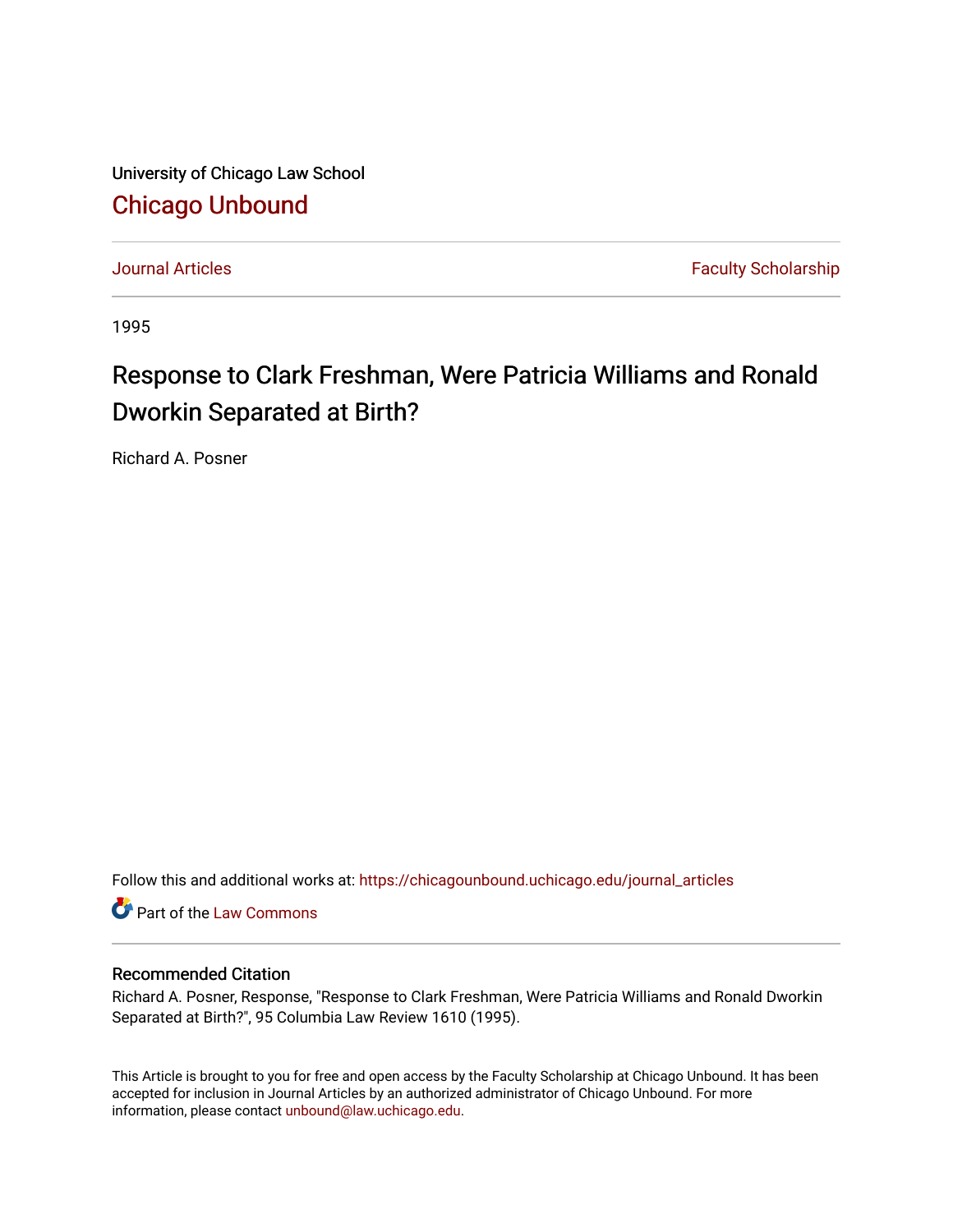## **BOOK REVIEW RESPONSE**

## **RESPONSE** TO CLARK **FRESHMAN,** WERE PATRICIA WILLIAMS **AND** RONALD DWORKIN SEPARATED AT BIRTH?

*Richard A. Posner\**

An author's reply to a review of his book is rarely appropriate, but because I am called upon as a federal judge to deal with sensitive issues involving race and sex I do want to reply to the strong suggestion in Professor Freshman's review<sup>1</sup> that my book *Overcoming Law*<sup>2</sup> is unfair to black and female scholars. In confining my reply to that aspect of the review, I do not mean to imply agreement with Freshman's other criticisms.

Freshman says that "Posner scrutinizes analytic philosophers, such as Rawls or Dworkin, for their thoughts, but examines [Patricia] Williams herself as if she were a specimen of some separate species."8 He says that I regard Williams as a "poseur,"4 and implies that I value her work in the same way that Socrates valued women "who 'baked and boiled dishes.' "<sup>5</sup> By admiring the literary skills demonstrated in her book I am accused of reinforcing the stereotype of blacks as people who "tell good stories-at best, as great entertainers, and at worst, as untrustworthy scoundrels."<sup>6</sup> My book is "not fair because it treats Williams's work differently from that of other scholars, such as analytic philosophers like Dworkin, by pathologizing Williams the person and not examining her scholarship."7 I am said to dismiss Williams's work, and that of the radical feminist Catharine MacKinnon and the lesbian scholar Janet Halley, "as a product of their psychological disabilities or technical incompetence."<sup>8</sup> "[Posner] excludes their work from either serious debate or inquiry. Instead, Posner pathologizes the women themselves."<sup>9</sup> In the chapter on Martha Minow my book "deploys words more typical of an elementary school girl's report card than a review of the work of a tenured professor at Harvard Law

- 8. Id. at 1587 n.70.
- 9. Id. at 1589 (citation omitted).

<sup>\*</sup> Chief Judge, United States Court of Appeals for the Seventh Circuit; Senior Lecturer, University of Chicago Law School.

<sup>1.</sup> Clark Freshman, Were Patricia Williams and Ronald Dworkin Separated at Birth?, 95 Colum. L Rev. 1568 (1995) (Review of Richard **A.** Posner, Overcoming Law (1995)).

<sup>2.</sup> Richard *A.* Posner, Overcoming Law (1995)

**<sup>3.</sup>** Freshman, supra note 1, at 1572 (citations omitted). Williams, a black law professor, is the author of *The Alchemy of Race and Rights* (1991), which I discuss in Chapter 18 of Posner, supra note 2 ("Nuance, Narrative, and Empathy in Critical Race Theory").

<sup>4.</sup> Freshman, supra note **1,** at 1578.

<sup>5.</sup> Id. at 1575.

**<sup>6.</sup>** Id.

<sup>7.</sup> Id. at 1607.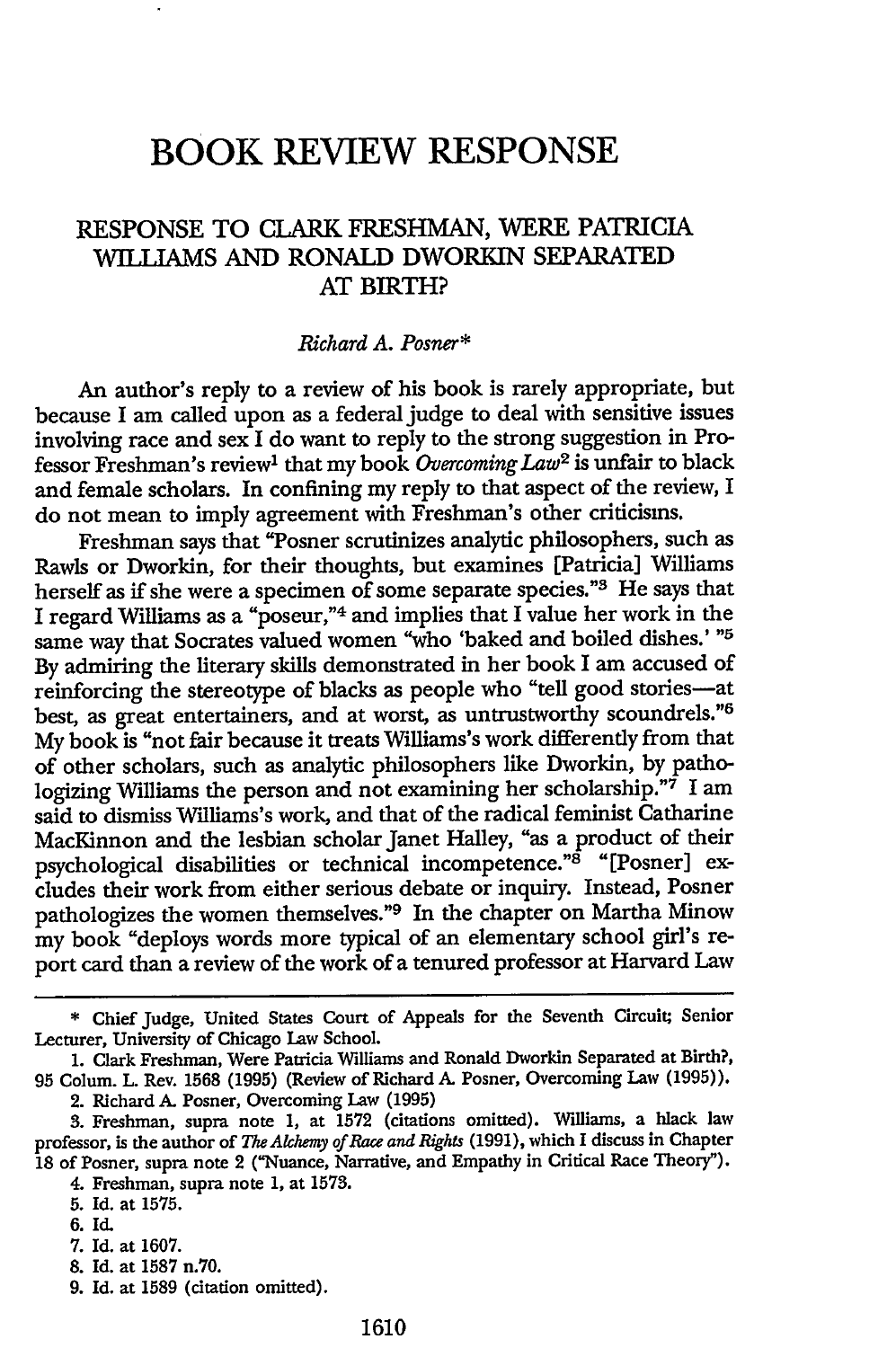School."<sup>10</sup> I am said to deny "the individuality of Williams and other scholars of color," a treatment that resembles the treatment of "supposedly lower life forms."<sup>11</sup> Indeed, it seems that I deny these scholars' very "humanity."12 According to Freshman, I "cannot even read what they write."<sup>13</sup> And he says that I attribute some unnamed "disorder" to Catharine MacKinnon and indeed write as if "only women authors have psychological-or perhaps emotional-lives."<sup>14</sup> And on and on in this vein. In short, I am accused of employing a vicious double standard in which white males are treated respectfully and women and blacks disrespectfully, even barbarously.

I might be able to refute this accusation either by showing that I treat white males disrespectfully or by showing that I treat women and blacks respectfully. I am naturally reluctant to take the first of these roads, and so will merely note that one of my (and Professor Strauss's) academic colleagues in a letter called my criticism of Strauss's article on the *DeShaney* case "dumb rhetoric," that Walter Berns, the white male whose view of constitutional law I criticize in Chapter **8,** wrote a letter to the *New Republic* (where the chapter was first published) accusing me of gross unfairness and questioning my fitness to be ajudge, so unfairly had I treated him, and that Professor Jaffee, the white male whose anarcho-vegetarian philosophy I criticize with some asperity in Chapter **12,15** probably does not have warm feelings for me either. In that chapter I explicitly ascribe to Jaffee, a white male, the same lack of a "tight grip on the world of fact"16 that Freshman accuses me of ascribing to Minow because she is a woman, and I explicitly classify Minow with the white scholars whom I discussed in a previous chapter.<sup>17</sup>

I would prefer to think that I treat all scholars with whose views I disagree fairly and respectfully, if not always accurately or cogently, and I note that Freshman does not suggest that I am unfair to most of the women whose ideas I discuss critically in *Overcoming Law,* such as Linda Hirshman, Martha Nussbaum, and Margaret Radin, even though all are feminist scholars rather than bakers or boilers of dishes. I respect Janet Halley too; I simply disagree with her evaluation of the scientific evidence

**<sup>10.</sup> Id.** at **1590.** These words are that "Minow is intelligent, conscientious, hardworking," but "does not have a tight grip on the world of fact." Id. at 1590 n.82, (quoting Posner, supra note 2, at 294, 298).

<sup>11.</sup> Id. at 1591.

<sup>12.</sup> Id. at 1591 n.86.

<sup>13.</sup> Id. at 1591. Only one example of this incapacity is given: I wrote that the Stanford student who disbelieved (correctly) that Beethoven was a black man may simply have been "incredulous" at the idea, whereas the official report of the incident by the Stanford administration said that the student had thought the idea "preposterous." See id. at 1573 n.20.

<sup>14.</sup> Id. at 1592.

<sup>15.</sup> See Posner, supra note 2, at 295-98.

<sup>16.</sup> Id. at 298.

<sup>17.</sup> See id. at 294.